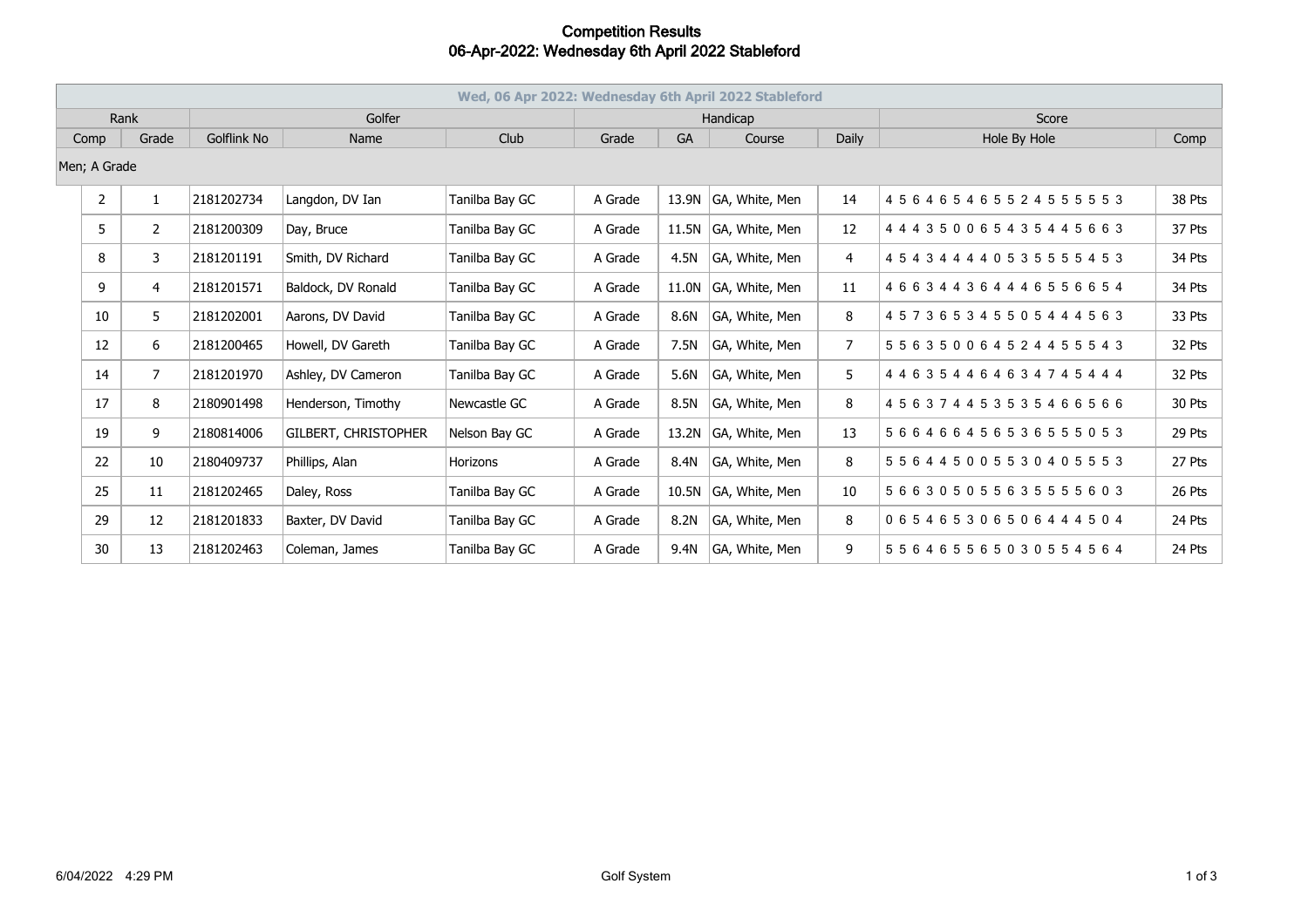## **Competition Results 06-Apr-2022: Wednesday 6th April 2022 Stableford**

| Rank           |                | Golfer      |                       |                | Handicap       |    |                      |       | Score                               |        |
|----------------|----------------|-------------|-----------------------|----------------|----------------|----|----------------------|-------|-------------------------------------|--------|
| Comp           | Grade          | Golflink No | Name                  | Club           | Grade          | GA | Course               | Daily | Hole By Hole                        | Comp   |
| Men; B Grade   |                |             |                       |                |                |    |                      |       |                                     |        |
| $\mathbf{1}$   | $\mathbf{1}$   | 2181202437  | Watson, DV Anthony    | Tanilba Bay GC | <b>B</b> Grade |    | 15.2N GA, White, Men | 16    | 5 5 6 3 7 4 4 5 5 3 4 4 4 4 4 5 5 6 | 41 Pts |
| 3              | $\overline{2}$ | 2181203513  | Williams, Michael     | Tanilba Bay GC | <b>B</b> Grade |    | 18.6N GA, White, Men | 19    | 0 5 6 3 4 5 5 6 6 4 3 6 5 5 6 7 5 2 | 37 Pts |
| 4              | 3              | 2181202607  | Jamieson, David       | Tanilba Bay GC | <b>B</b> Grade |    | 18.6N GA, White, Men | 19    | 657305365425054664                  | 37 Pts |
| 6              | 4              | 2181200370  | Guy, Robert           | Tanilba Bay GC | <b>B</b> Grade |    | 28.1N GA, White, Men | 30    | 4 5 8 3 6 4 5 7 7 5 5 7 6 7 6 5 0 5 | 35 Pts |
| $\overline{7}$ | 5              | 2181201812  | Bevz, DV Oscar        | Tanilba Bay GC | <b>B</b> Grade |    | 15.3N GA, White, Men | 16    | 466456455406555564                  | 34 Pts |
| 11             | 6              | 2181203455  | Roach, Ian            | Tanilba Bay GC | <b>B</b> Grade |    | 15.6N GA, White, Men | 16    | 4 5 0 3 4 4 4 6 5 6 4 7 0 6 6 4 5 3 | 33 Pts |
| 13             | $\overline{7}$ | 2181200537  | Watson, DV Paul       | Tanilba Bay GC | <b>B</b> Grade |    | 31.3N GA, White, Men | 33    | 057550587456566074                  | 32 Pts |
| 15             | 8              | 2181201650  | Chapman, DV Scott     | Tanilba Bay GC | <b>B</b> Grade |    | 16.0N GA, White, Men | 16    | 656305354458645565                  | 32 Pts |
| 16             | 9              | 2181200609  | Bloxham, DV Anthony   | Tanilba Bay GC | <b>B</b> Grade |    | 27.1N GA, White, Men | 29    | 557370457607565760                  | 32 Pts |
| 18             | 10             | 2181201934  | Hinton, DV Gregory    | Tanilba Bay GC | <b>B</b> Grade |    | 23.9N GA, White, Men | 25    | 657455475640604600                  | 30 Pts |
| 20             | 11             | 2181200505  | Kalie, Ross           | Tanilba Bay GC | <b>B</b> Grade |    | 20.8N GA, White, Men | 22    | 660566566637665673                  | 27 Pts |
| 21             | 12             | 2181202349  | Plumb, DV Cecil       | Tanilba Bay GC | <b>B</b> Grade |    | 29.8N GA, White, Men | 31    | 668506476650064505                  | 27 Pts |
| 23             | 13             | 2181203577  | Grace, DV Peter       | Tanilba Bay GC | <b>B</b> Grade |    | 22.8N GA, White, Men | 24    | 650076356407665065                  | 27 Pts |
| 24             | 14             | 2181202596  | Clayton, DV John      | Tanilba Bay GC | <b>B</b> Grade |    | 15.0N GA, White, Men | 15    | 467455060436040054                  | 26 Pts |
| 26             | 15             | 2181201205  | Chisholm, Stephen     | Tanilba Bay GC | <b>B</b> Grade |    | 25.8N GA, White, Men | 27    | 078457477550607673                  | 25 Pts |
| 27             | 16             | 2181200055  | Gresham, John         | Tanilba Bay GC | <b>B</b> Grade |    | 18.8N GA, White, Men | 19    | 650400506647665454                  | 24 Pts |
| 28             | 17             | 2181201950  | Laing, DV David       | Tanilba Bay GC | <b>B</b> Grade |    | 27.5N GA, White, Men | 29    | 608560587530666585                  | 24 Pts |
| 31             | 18             | 2181201607  | Deegan, DV Anthony    | Tanilba Bay GC | <b>B</b> Grade |    | 22.0N GA, White, Men | 23    | 506375406607506775                  | 24 Pts |
| 32             | 19             | 2181200200  | Van Waard, DV Richard | Tanilba Bay GC | <b>B</b> Grade |    | 28.4N GA, White, Men | 30    | 650575476647077005                  | 24 Pts |
| 33             | 20             | 2181201134  | Osborne, DV William   | Tanilba Bay GC | <b>B</b> Grade |    | 19.3N GA, White, Men | 20    | 600306470636066465                  | 23 Pts |
| 34             | 21             | 2180813645  | TINKER, COLIN         | Nelson Bay GC  | <b>B</b> Grade |    | 25.7N GA, White, Men | 27    | 600465488547656005                  | 23 Pts |
| 35             | 22             | 2181201543  | Lilly V, Paul         | Tanilba Bay GC | <b>B</b> Grade |    | 24.8N GA, White, Men | 26    | 6 6 0 4 0 7 4 6 6 0 0 0 5 0 6 5 7 3 | 23 Pts |
| 36             | 23             | 2181202361  | MCMASTER, DV WILLIAM  | Tanilba Bay GC | <b>B</b> Grade |    | 28.0N GA, White, Men | 29    | 068500007547675764                  | 22 Pts |
| 37             | 24             | 2111600130  | Hawes, Stephen        | Paterson GC    | <b>B</b> Grade |    | 28.7N GA, White, Men | 30    | 067406500006056765                  | 21 Pts |